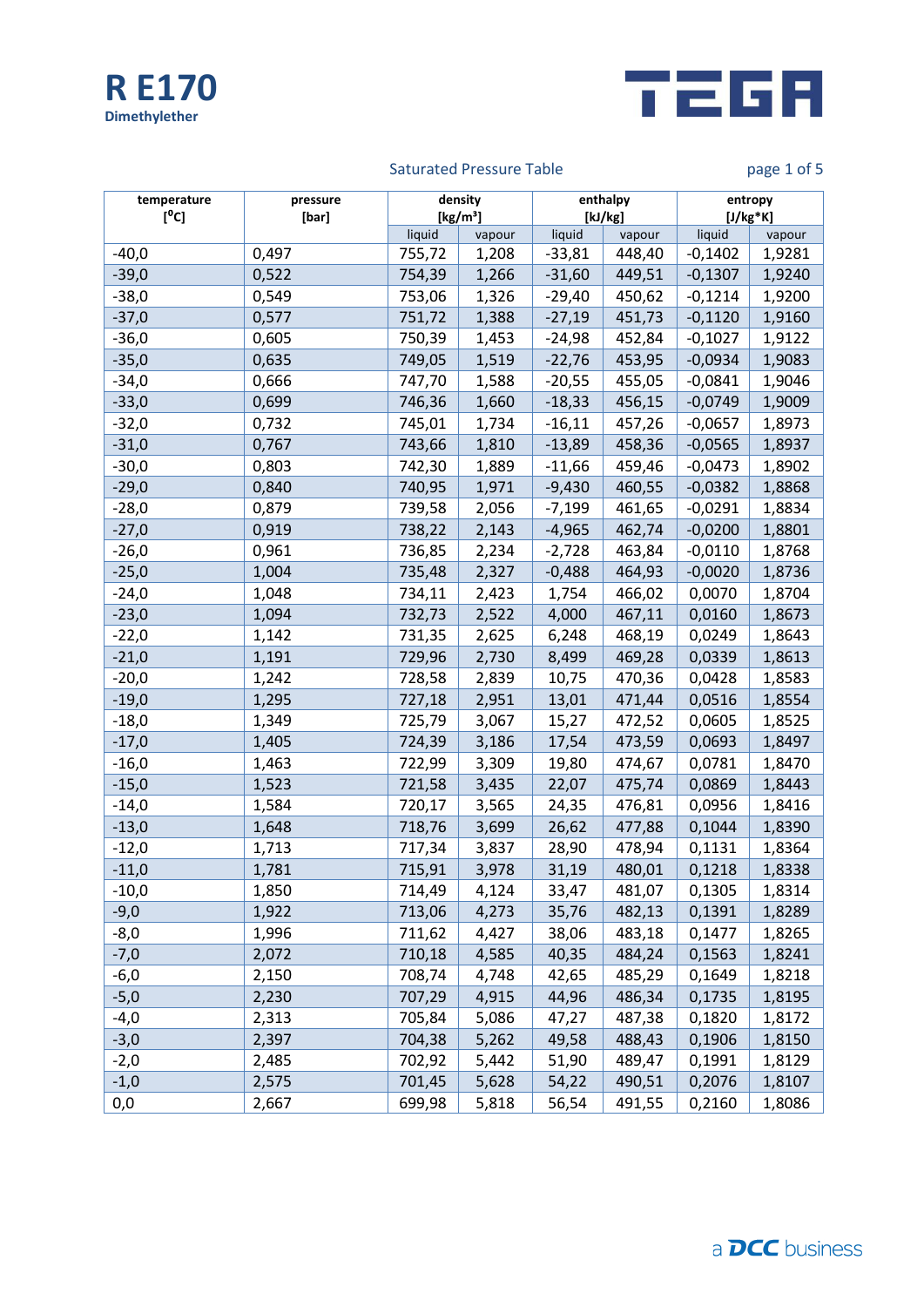



# Saturated Pressure Table **page 2 of 5** and page 2 of 5

| temperature<br>[°c] | pressure<br>[bar] | density<br>[kg/m <sup>3</sup> ] |        | enthalpy<br>[kJ/kg] |        | entropy<br>$[J/kg*K]$ |        |
|---------------------|-------------------|---------------------------------|--------|---------------------|--------|-----------------------|--------|
|                     |                   | liquid                          | vapour | liquid              | vapour | liquid                | vapour |
| 1,0                 | 2,761             | 698,51                          | 6,013  | 58,87               | 492,58 | 0,2245                | 1,8065 |
| 2,0                 | 2,859             | 697,03                          | 6,213  | 61,20               | 493,61 | 0,2329                | 1,8045 |
| 3,0                 | 2,958             | 695,54                          | 6,419  | 63,53               | 494,64 | 0,2414                | 1,8025 |
| 4,0                 | 3,061             | 694,05                          | 6,629  | 65,87               | 495,67 | 0,2498                | 1,8005 |
| 5,0                 | 3,166             | 692,55                          | 6,845  | 68,22               | 496,69 | 0,2582                | 1,7986 |
| 6,0                 | 3,274             | 691,05                          | 7,066  | 70,57               | 497,71 | 0,2665                | 1,7967 |
| 7,0                 | 3,385             | 689,55                          | 7,293  | 72,92               | 498,72 | 0,2749                | 1,7948 |
| 8,0                 | 3,498             | 688,03                          | 7,525  | 75,28               | 499,74 | 0,2832                | 1,7930 |
| 9,0                 | 3,614             | 686,52                          | 7,763  | 77,64               | 500,75 | 0,2915                | 1,7911 |
| 10,0                | 3,734             | 684,99                          | 8,007  | 80,00               | 501,75 | 0,2999                | 1,7893 |
| 11,0                | 3,856             | 683,47                          | 8,257  | 82,37               | 502,76 | 0,3081                | 1,7876 |
| 12,0                | 3,981             | 681,93                          | 8,513  | 84,75               | 503,76 | 0,3164                | 1,7859 |
| 13,0                | 4,109             | 680,39                          | 8,775  | 87,13               | 504,75 | 0,3247                | 1,7842 |
| 14,0                | 4,240             | 678,85                          | 9,043  | 89,51               | 505,75 | 0,3329                | 1,7825 |
| 15,0                | 4,375             | 677,30                          | 9,318  | 91,90               | 506,74 | 0,3412                | 1,7808 |
| 16,0                | 4,512             | 675,74                          | 9,599  | 94,29               | 507,72 | 0,3494                | 1,7792 |
| 17,0                | 4,653             | 674,17                          | 9,887  | 96,69               | 508,71 | 0,3576                | 1,7776 |
| 18,0                | 4,797             | 672,60                          | 10,18  | 99,09               | 509,68 | 0,3658                | 1,7760 |
| 19,0                | 4,945             | 671,03                          | 10,48  | 101,50              | 510,66 | 0,3740                | 1,7745 |
| 20,0                | 5,096             | 669,45                          | 10,79  | 103,91              | 511,63 | 0,3821                | 1,7729 |
| 21,0                | 5,250             | 667,86                          | 11,11  | 106,33              | 512,60 | 0,3903                | 1,7714 |
| 22,0                | 5,408             | 666,26                          | 11,43  | 108,75              | 513,56 | 0,3984                | 1,7700 |
| 23,0                | 5,569             | 664,66                          | 11,76  | 111,18              | 514,52 | 0,4066                | 1,7685 |
| 24,0                | 5,734             | 663,05                          | 12,10  | 113,62              | 515,47 | 0,4147                | 1,7671 |
| 25,0                | 5,902             | 661,43                          | 12,44  | 116,05              | 516,42 | 0,4228                | 1,7656 |
| 26,0                | 6,074             | 659,81                          | 12,79  | 118,50              | 517,37 | 0,4309                | 1,7642 |
| 27,0                | 6,250             | 658,18                          | 13,16  | 120,95              | 518,31 | 0,4390                | 1,7628 |
| 28,0                | 6,430             | 656,54                          | 13,52  | 123,40              | 519,24 | 0,4471                | 1,7615 |
| 29,0                | 6,613             | 654,89                          | 13,90  | 125,86              | 520,17 | 0,4551                | 1,7601 |
| 30,0                | 6,800             | 653,24                          | 14,29  | 128,33              | 521,10 | 0,4632                | 1,7588 |
| 31,0                | 6,992             | 651,58                          | 14,68  | 130,80              | 522,02 | 0,4712                | 1,7575 |
| 32,0                | 7,187             | 649,91                          | 15,08  | 133,28              | 522,94 | 0,4793                | 1,7562 |
| 33,0                | 7,386             | 648,23                          | 15,50  | 135,77              | 523,85 | 0,4873                | 1,7549 |
| 34,0                | 7,589             | 646,55                          | 15,92  | 138,26              | 524,76 | 0,4953                | 1,7536 |
| 35,0                | 7,797             | 644,85                          | 16,35  | 140,75              | 525,66 | 0,5033                | 1,7524 |
| 36,0                | 8,008             | 643,15                          | 16,79  | 143,26              | 526,55 | 0,5113                | 1,7511 |
| 37,0                | 8,224             | 641,44                          | 17,23  | 145,76              | 527,44 | 0,5193                | 1,7499 |
| 38,0                | 8,444             | 639,72                          | 17,69  | 148,28              | 528,32 | 0,5273                | 1,7487 |
| 39,0                | 8,669             | 637,99                          | 18,16  | 150,80              | 529,20 | 0,5353                | 1,7475 |
| 40,0                | 8,897             | 636,25                          | 18,64  | 153,33              | 530,07 | 0,5432                | 1,7463 |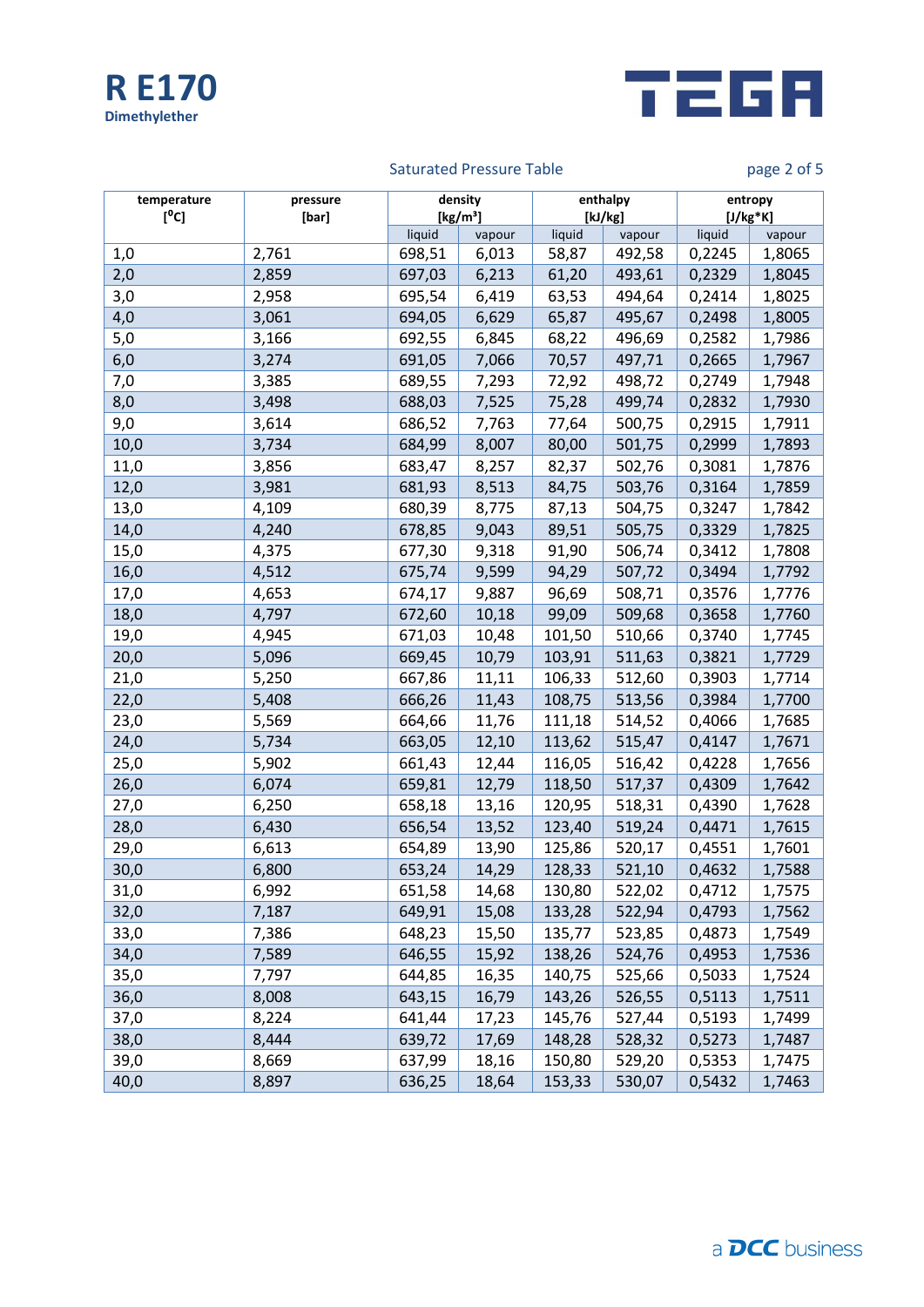



# Saturated Pressure Table **page 3 of 5** and page 3 of 5

| temperature<br>[°C] | pressure<br>[bar] | density<br>[kg/m <sup>3</sup> ] |        | enthalpy<br>[kJ/kg] |        | entropy<br>$[J/kg*K]$ |        |
|---------------------|-------------------|---------------------------------|--------|---------------------|--------|-----------------------|--------|
|                     |                   | liquid                          | vapour | liquid              | vapour | liquid                | vapour |
| 41,0                | 9,131             | 634,50                          | 19,13  | 155,87              | 530,94 | 0,5512                | 1,7451 |
| 42,0                | 9,368             | 632,74                          | 19,63  | 158,41              | 531,80 | 0,5592                | 1,7440 |
| 43,0                | 9,611             | 630,97                          | 20,14  | 160,96              | 532,65 | 0,5671                | 1,7428 |
| 44,0                | 9,858             | 629,20                          | 20,66  | 163,51              | 533,49 | 0,5751                | 1,7417 |
| 45,0                | 10,11             | 627,41                          | 21,19  | 166,07              | 534,33 | 0,5830                | 1,7405 |
| 46,0                | 10,37             | 625,61                          | 21,74  | 168,64              | 535,16 | 0,5910                | 1,7394 |
| 47,0                | 10,63             | 623,80                          | 22,29  | 171,22              | 535,99 | 0,5989                | 1,7382 |
| 48,0                | 10,89             | 621,98                          | 22,86  | 173,81              | 536,80 | 0,6068                | 1,7371 |
| 49,0                | 11,16             | 620,15                          | 23,44  | 176,40              | 537,61 | 0,6147                | 1,7360 |
| 50,0                | 11,44             | 618,30                          | 24,03  | 179,00              | 538,41 | 0,6227                | 1,7349 |
| 51,0                | 11,72             | 616,45                          | 24,64  | 181,61              | 539,21 | 0,6306                | 1,7338 |
| 52,0                | 12,01             | 614,58                          | 25,26  | 184,22              | 539,99 | 0,6385                | 1,7327 |
| 53,0                | 12,30             | 612,70                          | 25,89  | 186,85              | 540,77 | 0,6464                | 1,7316 |
| 54,0                | 12,59             | 610,81                          | 26,53  | 189,48              | 541,54 | 0,6543                | 1,7304 |
| 55,0                | 12,89             | 608,90                          | 27,19  | 192,12              | 542,30 | 0,6622                | 1,7293 |
| 56,0                | 13,20             | 606,99                          | 27,87  | 194,77              | 543,05 | 0,6701                | 1,7282 |
| 57,0                | 13,51             | 605,05                          | 28,56  | 197,43              | 543,79 | 0,6780                | 1,7271 |
| 58,0                | 13,83             | 603,11                          | 29,26  | 200,09              | 544,52 | 0,6859                | 1,7260 |
| 59,0                | 14,15             | 601,15                          | 29,98  | 202,77              | 545,24 | 0,6938                | 1,7249 |
| 60,0                | 14,48             | 599,17                          | 30,71  | 205,45              | 545,95 | 0,7018                | 1,7238 |
| 61,0                | 14,81             | 597,18                          | 31,46  | 208,15              | 546,66 | 0,7097                | 1,7227 |
| 62,0                | 15,15             | 595,18                          | 32,23  | 210,85              | 547,35 | 0,7176                | 1,7216 |
| 63,0                | 15,50             | 593,16                          | 33,01  | 213,56              | 548,03 | 0,7255                | 1,7205 |
| 64,0                | 15,85             | 591,12                          | 33,82  | 216,29              | 548,69 | 0,7334                | 1,7193 |
| 65,0                | 16,20             | 589,06                          | 34,64  | 219,02              | 549,35 | 0,7413                | 1,7182 |
| 66,0                | 16,57             | 586,99                          | 35,47  | 221,77              | 549,99 | 0,7492                | 1,7170 |
| 67,0                | 16,93             | 584,90                          | 36,33  | 224,52              | 550,63 | 0,7572                | 1,7159 |
| 68,0                | 17,31             | 582,79                          | 37,21  | 227,29              | 551,25 | 0,7651                | 1,7147 |
| 69,0                | 17,69             | 580,66                          | 38,10  | 230,06              | 551,85 | 0,7730                | 1,7135 |
| 70,0                | 18,08             | 578,52                          | 39,02  | 232,85              | 552,45 | 0,7810                | 1,7123 |
| 71,0                | 18,47             | 576,35                          | 39,96  | 235,65              | 553,02 | 0,7889                | 1,7111 |
| 72,0                | 18,87             | 574,16                          | 40,92  | 238,46              | 553,59 | 0,7969                | 1,7099 |
| 73,0                | 19,27             | 571,95                          | 41,90  | 241,29              | 554,14 | 0,8048                | 1,7086 |
| 74,0                | 19,69             | 569,72                          | 42,90  | 244,12              | 554,67 | 0,8128                | 1,7074 |
| 75,0                | 20,10             | 567,46                          | 43,93  | 246,97              | 555,19 | 0,8208                | 1,7061 |
| 76,0                | 20,53             | 565,18                          | 44,98  | 249,84              | 555,69 | 0,8288                | 1,7048 |
| 77,0                | 20,96             | 562,88                          | 46,06  | 252,71              | 556,18 | 0,8368                | 1,7035 |
| 78,0                | 21,40             | 560,55                          | 47,17  | 255,60              | 556,64 | 0,8448                | 1,7021 |
| 79,0                | 21,84             | 558,20                          | 48,30  | 258,51              | 557,09 | 0,8529                | 1,7007 |
| 80,0                | 22,29             | 555,81                          | 49,46  | 261,43              | 557,52 | 0,8609                | 1,6993 |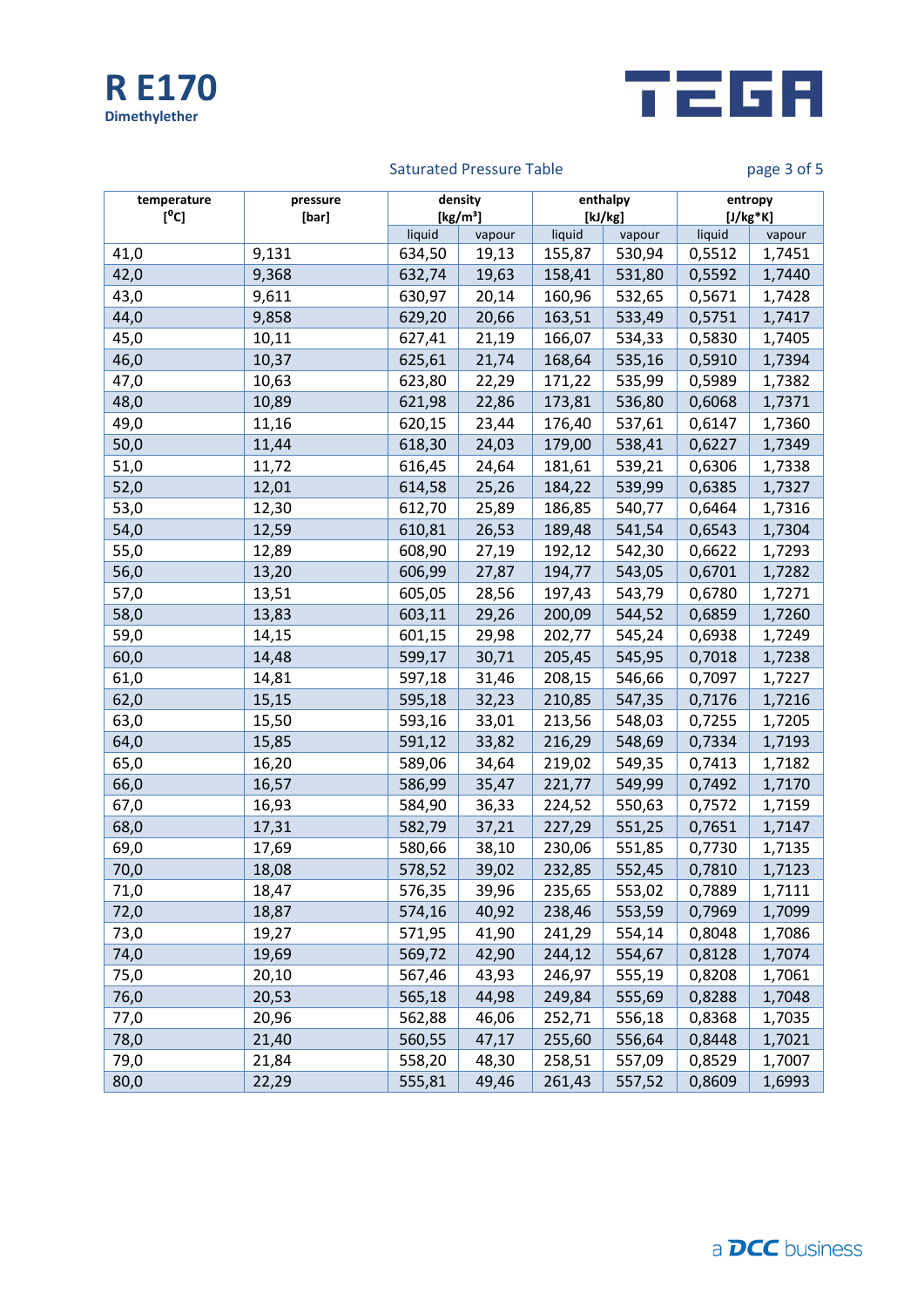



# Saturated Pressure Table **page 4 of 5**

| temperature<br>[°C] | pressure<br>[bar] | density<br>[kg/m <sup>3</sup> ] |        | enthalpy<br>[kJ/kg] |        | entropy<br>$[J/kg*K]$ |        |
|---------------------|-------------------|---------------------------------|--------|---------------------|--------|-----------------------|--------|
|                     |                   | liquid                          | vapour | liquid              | vapour | liquid                | vapour |
| 81,0                | 22,75             | 553,40                          | 50,65  | 264,36              | 557,93 | 0,8690                | 1,6979 |
| 82,0                | 23,22             | 550,96                          | 51,87  | 267,31              | 558,32 | 0,8771                | 1,6964 |
| 83,0                | 23,69             | 548,49                          | 53,12  | 270,28              | 558,69 | 0,8852                | 1,6949 |
| 84,0                | 24,17             | 545,99                          | 54,40  | 273,26              | 559,03 | 0,8933                | 1,6934 |
| 85,0                | 24,66             | 543,45                          | 55,72  | 276,27              | 559,36 | 0,9014                | 1,6918 |
| 86,0                | 25,15             | 540,88                          | 57,07  | 279,29              | 559,66 | 0,9096                | 1,6902 |
| 87,0                | 25,65             | 538,27                          | 58,46  | 282,32              | 559,93 | 0,9178                | 1,6886 |
| 88,0                | 26,16             | 535,62                          | 59,89  | 285,38              | 560,18 | 0,9260                | 1,6869 |
| 89,0                | 26,68             | 532,94                          | 61,36  | 288,46              | 560,40 | 0,9342                | 1,6851 |
| 90,0                | 27,21             | 530,21                          | 62,87  | 291,55              | 560,59 | 0,9425                | 1,6833 |
| 91,0                | 27,74             | 527,44                          | 64,42  | 294,67              | 560,75 | 0,9508                | 1,6815 |
| 92,0                | 28,28             | 524,63                          | 66,02  | 297,81              | 560,88 | 0,9591                | 1,6796 |
| 93,0                | 28,83             | 521,76                          | 67,66  | 300,98              | 560,98 | 0,9675                | 1,6776 |
| 94,0                | 29,38             | 518,85                          | 69,36  | 304,17              | 561,05 | 0,9759                | 1,6756 |
| 95,0                | 29,95             | 515,88                          | 71,11  | 307,38              | 561,08 | 0,9844                | 1,6734 |
| 96,0                | 30,52             | 512,86                          | 72,91  | 310,63              | 561,07 | 0,9928                | 1,6713 |
| 97,0                | 31,10             | 509,78                          | 74,78  | 313,90              | 561,02 | 1,0014                | 1,6690 |
| 98,0                | 31,69             | 506,63                          | 76,70  | 317,19              | 560,93 | 1,0100                | 1,6667 |
| 99,0                | 32,29             | 503,42                          | 78,69  | 320,52              | 560,79 | 1,0186                | 1,6642 |
| 100,0               | 32,89             | 500,14                          | 80,75  | 323,89              | 560,61 | 1,0273                | 1,6617 |
| 101,0               | 33,51             | 496,78                          | 82,89  | 327,28              | 560,37 | 1,0361                | 1,6591 |
| 102,0               | 34,13             | 493,34                          | 85,10  | 330,72              | 560,09 | 1,0449                | 1,6563 |
| 103,0               | 34,77             | 489,82                          | 87,40  | 334,19              | 559,74 | 1,0538                | 1,6534 |
| 104,0               | 35,41             | 486,21                          | 89,79  | 337,71              | 559,34 | 1,0628                | 1,6504 |
| 105,0               | 36,06             | 482,50                          | 92,27  | 341,26              | 558,87 | 1,0718                | 1,6473 |
| 106,0               | 36,72             | 478,68                          | 94,86  | 344,87              | 558,33 | 1,0810                | 1,6440 |
| 107,0               | 37,39             | 474,75                          | 97,56  | 348,52              | 557,72 | 1,0903                | 1,6406 |
| 108,0               | 38,07             | 470,69                          | 100,4  | 352,24              | 557,03 | 1,0996                | 1,6369 |
| 109,0               | 38,76             | 466,50                          | 103,4  | 356,01              | 556,25 | 1,1091                | 1,6331 |
| 110,0               | 39,46             | 462,16                          | 106,5  | 359,84              | 555,37 | 1,1187                | 1,6291 |
| 111,0               | 40,18             | 457,66                          | 109,7  | 363,74              | 554,39 | 1,1285                | 1,6248 |
| 112,0               | 40,90             | 452,97                          | 113,2  | 367,72              | 553,30 | 1,1385                | 1,6203 |
| 113,0               | 41,63             | 448,10                          | 116,8  | 371,79              | 552,07 | 1,1486                | 1,6155 |
| 114,0               | 42,37             | 442,99                          | 120,7  | 375,95              | 550,71 | 1,1589                | 1,6103 |
| 115,0               | 43,13             | 437,64                          | 124,8  | 380,21              | 549,20 | 1,1695                | 1,6048 |
| 116,0               | 43,89             | 432,01                          | 129,2  | 384,60              | 547,50 | 1,1803                | 1,5989 |
| 117,0               | 44,67             | 426,05                          | 133,9  | 389,12              | 545,61 | 1,1914                | 1,5925 |
| 118,0               | 45,46             | 419,72                          | 139,0  | 393,80              | 543,48 | 1,2029                | 1,5856 |
| 119,0               | 46,26             | 412,94                          | 144,5  | 398,67              | 541,09 | 1,2149                | 1,5780 |
| 120,0               | 47,07             | 405,62                          | 150,6  | 403,76              | 538,37 | 1,2273                | 1,5697 |